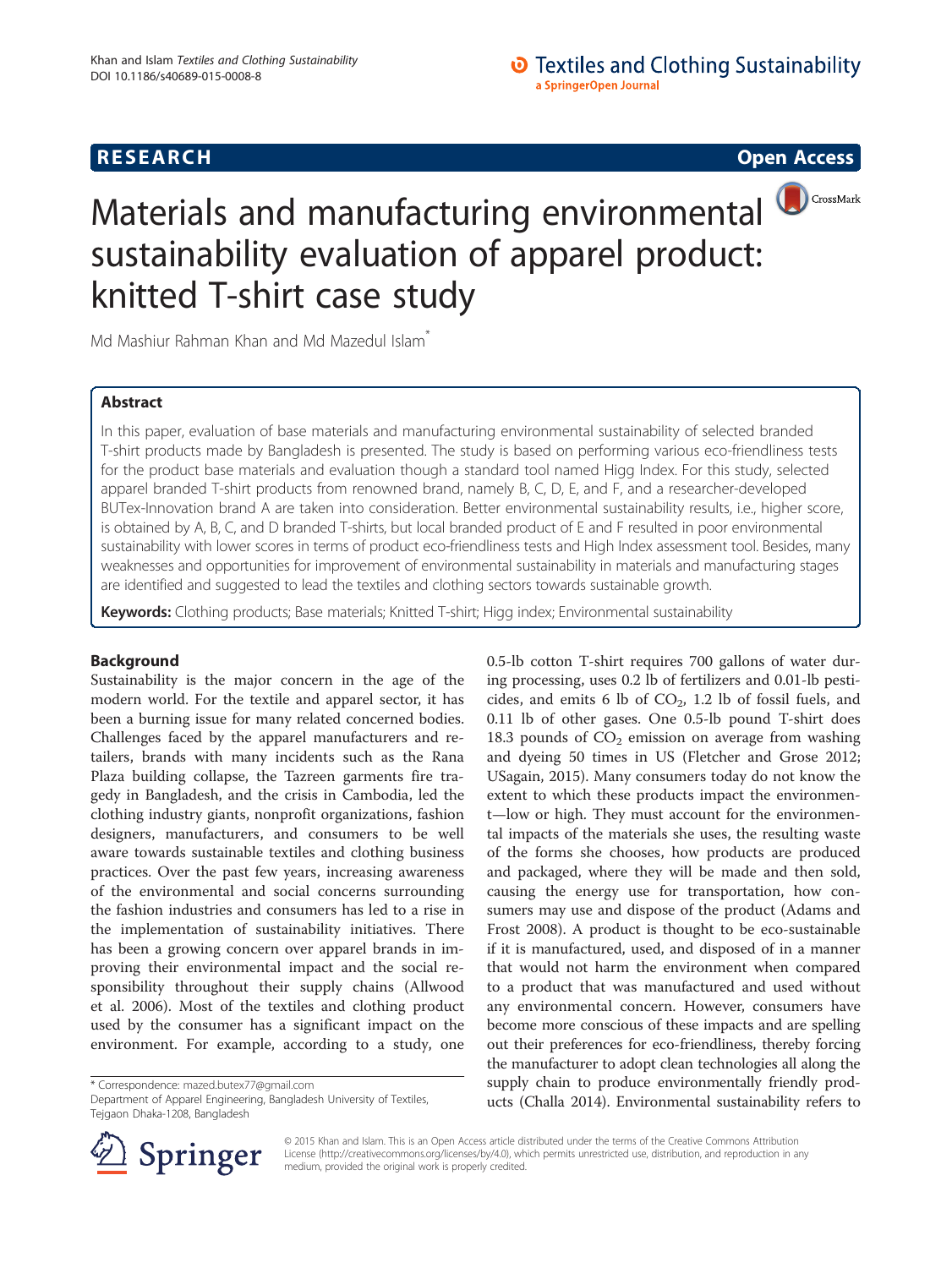the ability of something to continue without upsetting the earth's ecological balance. Sustainable apparel products can be defined as a part of the growing design philosophy and trend of sustainability, the goal of which is to create a system which can be supported indefinitely in terms of environmentalism and social responsibility (Adams and Frost [2008\)](#page-10-0). Environmental sustainability in business refers to longevity but in terms of which natural resources the production process might draw upon, how resources are used and replenished, the overall impact of the final production on the environment, and where the product ends up following its disposal. The textile and apparel products impact the environment at every point along the product's lifecycle (Fletcher [2008](#page-10-0)). However, rapid growth in the textiles and clothing industry sector is playing a vital role in the economy of Bangladesh. Despite the growing necessity of environmental practices in the apparel industry, little research has explored methods and standard tools to guide apparel designers, manufacturers, merchandisers, and consumers in adapting environmental issues in their works. Many designers do not recognize how their designs impact the environment. The role of the designer must expand dramatically in light of current environmental concerns with the contamination and destruction of the ecosystem (DEFRA [2010\)](#page-10-0). Today's designer, manufacturer, merchandiser, and consumer must be well informed on a vast array of topics, from methods of production to governmental regulations to life cycle analysis. They must account for the environmental impacts of the materials' uses, the resulting waste of the forms they choose, how products are produced and packaged, where they will be made and then sold, the causing energy use for transportation, and how consumers may use and dispose of the product (Goworek [2011\)](#page-10-0). All products that are manufactured cause environmental degradation, either during manufacture, use, or disposal. This can be evaluated by looking at the different phases of the product's life cycle and taking action at the phases where it will be most effective to reduce the environmental impact. Among many techniques to study the eco-impact of products, the life cycle assessment is most widely used one. LCA examines products from initial stage to the final stage, covers the entire life cycle, and also examines eco-impact during the whole lifetime (Muthu et al. [2012\)](#page-10-0). However, the life cycle of a product is long and complicated, covering many areas with many people involved in each phase. A remedial measure or policy may not be possible to address this aspect, but a variety of voluntary and mandatory tools will help to achieve this objective. These include eco-friendly tests for related clothing products, economic instruments, bans on certain substances, environmental labeling, voluntary agreements, and product design guidelines (IPP 2014). Hence, there is a growing need to evaluate the environmental

sustainability of apparel products by standard methods, tools, and techniques to minimize the environmental impact. The Higg Index by the Sustainable Apparel Coalition is such a standard tool by which the environmental sustainability of apparel products could be evaluated. This study attempts to identify and analyze a number of these issues related to apparel product sustainability focusing on materials and manufacturing environmental sustainability by taking several local and foreign branded knitted T-shirts into consideration as a case study.

# Literature review

The clothing industry is a popular industry among consumers, but it has great effects on many environmental, social, and governance concerns (Challa [2014](#page-10-0)). The textile industry prepares the base materials and the fashion, and the apparel industry converts these materials to suit the desires and needs of consumers; both industries are responsible for high utilization of energy, water, chemicals, and resources from cotton to petroleum (Niinimäki and Hassi [2011\)](#page-10-0). The poor on-site conditions of the textile factories and working environment have caused many problems for the workers and operators, forming the basis for social reforms. In addition, the precarious supply chain upon which many manufacturers rely to develop apparel products can cause many problems for merchandisers and retailers for sustainable apparel product manufacturing.

#### Sustainable apparel product

Sustainability is defined as the design of human and industrial systems to ensure that humankind's use of natural resources and cycles do not lead to diminished quality of life due either to losses in future economic opportunities or to adverse impacts on social conditions, human health, and the environment (Lewis and Chem [2006](#page-10-0)). Environmental science defines sustainability as the quality of not being harmful to the environment or depleting natural resources and thereby supporting longterm ecological balance. The sustainable textile products can be defined as the textile products produced using raw materials, energy, various resources, and other ingredients which are derived from renewable resources that cannot be exhausted and consequently do not affect the next generation (Muthu et al. [2010](#page-10-0)). To achieve sustainable development, designers need to be aware of environmental impacts and incorporate environmental awareness into the design (Adams and Frost [2008](#page-10-0)). Product sustainability is the easiest aspect to alter for an apparel brand, as this is where a company has the most and direct control through design and product development. Transforming product sustainability may be achieved via various aspects such as fiber/textile selection,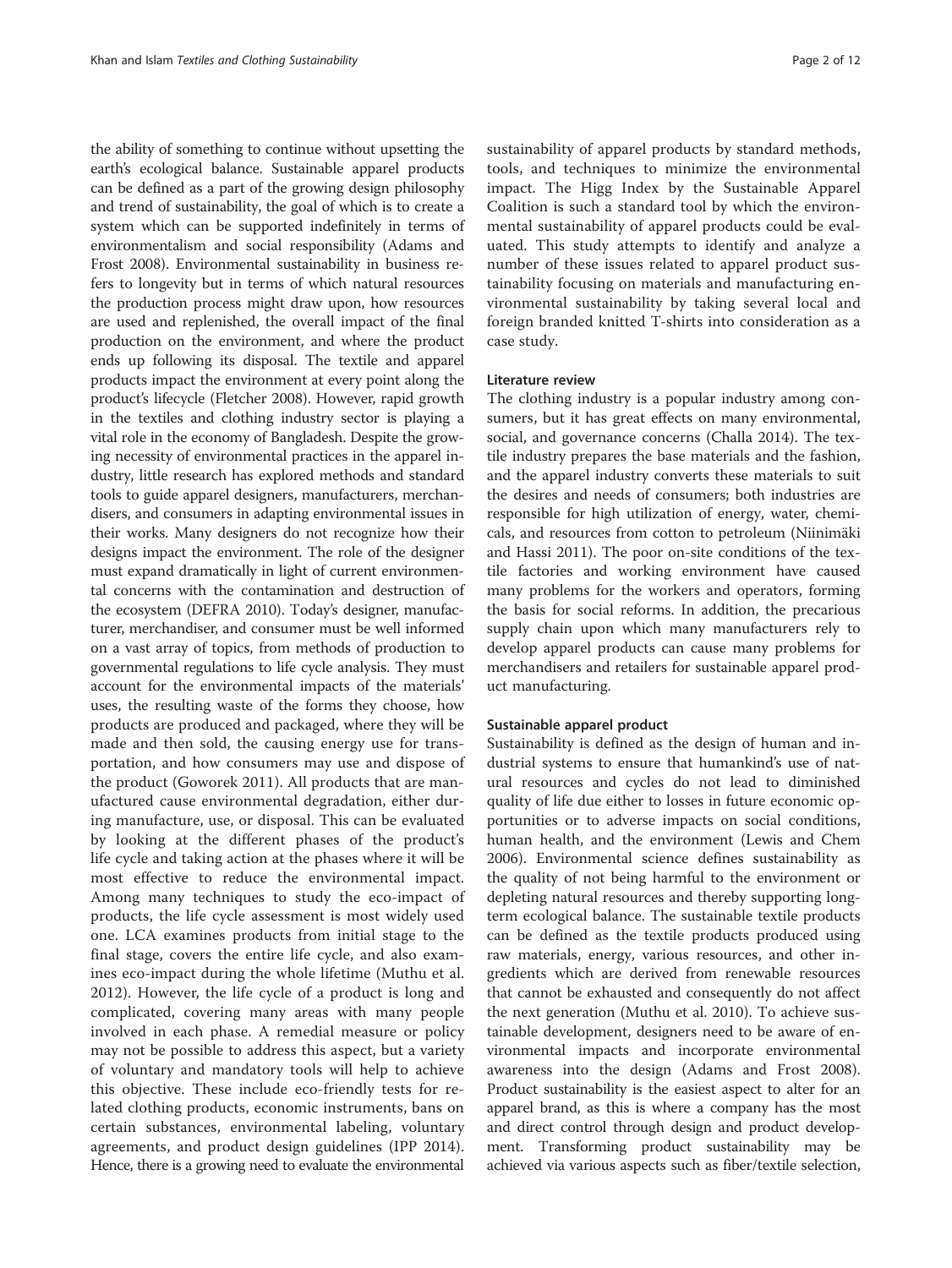processing methods, use behaviors, and reuse/recycle strategies. Material selection is often the first step that designers and product developers will take in reducing the environmental impact of the garment. Environmentally preferred fibers/textiles can significantly reduce the environmental impact and increase the resourcefulness of an apparel product throughout the garment life cycle without changes to design practice or product development processes (Allwood et al. [2006](#page-10-0)).

#### Environmental impact of textiles and clothing products

The apparel industry has many negative environmental and social impacts that are complex and occur at different stages of the apparel life cycle. The development of fast fashion has amplified the impacts due to the increased volume of apparel produced and sold at low prices (Laursen et al. [2007](#page-10-0)). The apparel has a long and complicated production chain consisting of many phases including resource production and extraction, fiber and yarn manufacturing, textile manufacturing, apparel assembly, packaging, transportation and distribution, consumer use, recycling, and ultimate disposal (Islam and Khan [2014](#page-10-0)). The environmental impacts of apparel are varied across the phases, difficult to assess for individual garments, and are subject to the type of raw material used, dyeing and laundering. The major environmental impacts associated with the production and use of apparel throughout its life cycle include wastewater emissions from dyeing, finishing, and washing processes, increase in pollution, solid waste production, and significant depletion of resources from consumption of water, fossil fuels, and raw materials (Islam et al. [2014\)](#page-10-0). Energy is used for laundering, transportation, operations of machines for various processes, the production of primary materials, especially man-made fibers such as polyester (a petroleum-based product), and yarn manufacturing of natural fibers such as cotton (Laitala and Boks 2012). Conventional cotton production has high water consumption and employs the use of toxic chemicals that may harm human health and the environment (Allwood et al. [2006\)](#page-10-0). Chemicals are also released in wastewater from processes such as pre-treatments, dyeing, finishing, and laundry. These chemicals are disruptive to both the environment and aquatic-based life (Ruskino [2007\)](#page-10-0). Solid waste is produced during natural fiber yarn, textile, and apparel manufacturing and disposal of apparel products at the end of their life. There are significant issues with clothing waste as the majority of clothing and textile wastes ends up in landfills as opposed to being recycled or reused (Goworek [2011\)](#page-10-0). However, environmental impacts cannot be addressed once the product is introduced into the market and more attention should be focused on ecoenvironmentally friendly product design. Improvements in product design can be made by improving the flow of life

cycle information and eco-design guidelines, integrating environmental considerations into the manufacturing processes, and involving relevant stakeholders to review the approach (Steinberger et al. [2009](#page-10-0)). Education on the need for eco-friendly products and the use of case studies and examples would help to strengthen the design and manufacture of environmentally sustainable products. European Commission-Health and Consumers, Scientific Committees Opinion (1999).

#### Impact of materials selected to eco-sustainability

Of all the life stages, the apparel industry has concentrated its environmentally responsible innovation in developing eco-friendly materials, for some understandable reasons. Material choices incorporate the environmental impacts of the production of those materials into the apparel product's life cycle and affect how the garments can be processed, cared for, and disposed (Lewis and Chem [2006](#page-10-0)). The environmental concerns for materials include energy consumption, use of toxic chemicals, ethics, and sustainability of resource consumption (Muthu et al. [2009\)](#page-10-0). In order to address these material environmental concerns, eco-friendly apparel designers must strive to minimize non-renewable resource and energy use, as well as waste, while utilizing materials that are nontoxic and ethically produced. These materials should also provide valuable characteristics to the consumer, require low-impact care, and be effectively disposed through reuse, recycling, energy reclamation, or composting (Goan 1996). The apparel designer's primary material is of course fabric that can be composed of various fiber types that have unique properties and production. The two principal fiber types are natural fibers from plant cellulose and animal proteins and manufactured fibers derived from natural and synthetic polymers. Fibers are either cultivated, manufactured, or a combination of both. Each fiber source and production method come with its own set of environmental concerns, yet all can be improved to various degrees of reduced environmental harm by either employing best practices in current systems, implementing new, more effective technologies, or replacing current materials and practices with eco-friendly alternatives.

# Impact of manufacturing processes to environmental sustainability

Clothing production is a multi-step procedure that often includes spinning, weaving, knitting, pre-treating, dyeing and/or printing, finishing, and makeup (cut-sew-trim). During these stages, the apparel product is subjected to various chemical treatments, many of which have been highly toxic and non-degrading, but now are sometimes replaced by more nontoxic and biodegradable counterparts (Kadolph [2010\)](#page-10-0). Some fiber processing standard exists that prohibit the use of hazardous chemicals, including the Organic Trade Association's (OTA), American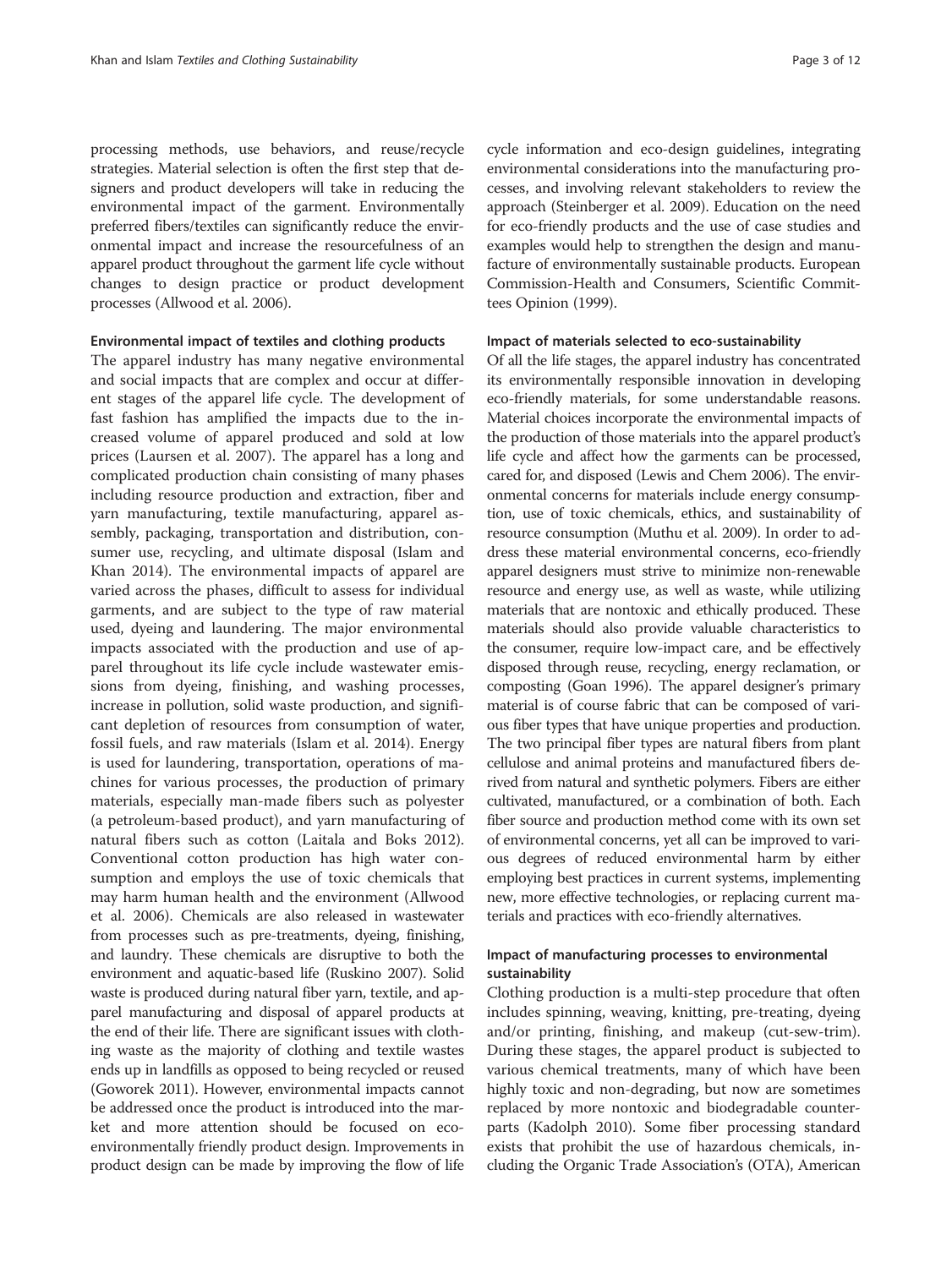Organic Standards for Fiber Processing (Murray and Coody 2003), and the Global Organic Textile Standard (GOTS). Each production stage demands energy and often water to apply treatments, which then require more energy to dry the product after treatment. And lastly, the working conditions at each stage can pose health and safety risks due to exposure to toxic chemicals and air and noise pollution. Eco-friendly apparel production uses resources and energy effectively, only uses nontoxic cleaners and applications. Water is used during many fabric production stages for cleaning and application of dyes and finishes, resulting in large amounts of problematic wastewater (Nese and Ismail 2007). This wastewater can contain washed away dirt and wax from natural fibers, cleaning chemicals, auxiliaries, etc. Most wastewater is dumped rather than treated due to the expense, causing disruptions in the local environment and contaminating the fresh water supply. Dyeing can be done at almost any stage, from the fiber to the constructed product, and may require whitening pre-treatment (Ruskino [2007](#page-10-0)). Dyes and printing inks require a pigment and a fixative, or mordant, both of which can utilize toxic chemicals and heavy metals. Azo group chemicals, which release carcinogenic arylamines, are widely used in synthetic dyes and pigments. Dyes are difficult to remove from wastewater and leave it colored, preventing wastewater from supporting plant life by inhibiting aquatic plants' ability to photosynthesize. Eco-friendly alternative color options include low-impact and natural dyes that use nontoxic mordants, water-based inks, and color-grown cotton and wool fibers, although the color-grown palates are often muted and limited (Challa [2014](#page-10-0)). Finishing occurs after the fabric is made and often implies the application of chemicals to the fabric to give it enhanced properties, either esthetic or functional. This process often requires water for the application and to wash out the excess finish. Many finishing processes have been redesigned to use less water or foam substitute, although they still need to be improved to reduce water use and increase wastewater processing. Toxic chemical finishes pose human health risks while their wastewater disrupts ecosystems, yet more finishes are being replaced with less toxic, biodegradable alternatives. Certain finishes can also require the garment to be "dryclean only," which uses cleaning solvents with toxic chlorine chemicals. Conversely, finishes can make traditionally dry clean only fibers, like wool and silk, washable. Some, such washable finishes are toxic chemicals while other uses environmentally safe, natural enzymes (Chen and Burns [2006](#page-10-0)). Make-up, also known as cut-make-trim, involves cutting the garment pattern out of fabric, sewing it together, and then adding any trim or embellishments. By eliminating waste in the overall process, the product's manufacturing sustainability can be increased remarkably (Islam et al. [2014\)](#page-10-0). Wastages from cutting can vary

between 6 and 25 %, depending on the complexity of the pattern, although this cutting waste is often recycled into low-quality textile products (Laursen et al. [2007](#page-10-0)). The apparel industry still relies heavily on human labor as no machinery has been able to reproduce the agility and intricacy of a human producer.

# Introduction to the Sustainable Apparel Coalition and Higg Index tool

The world's textile and apparel industry cover various areas that include the manufacturing, marketing, and retailing of textiles and garment products. This industry has been considered as an approach for industrialization, economic progress, and national development. According to the World Trade Organization, China has been leading the world with regard to export in the field of textiles and apparel, followed by the European Union and India (Wolf et al. [2011](#page-11-0)). Despite many recent recessions, strategic policies taken in this sector have saved the industry from various problems. Every industry should concentrate on keeping stock levels low, as well as on being flexible and in fine tune with the consumer's needs and wants, emphasizing lean management and strong supply chain networks. Ecological friendliness is the main motto and consumers have been very much aware of its impact, seeking out products that complied with ecological standards (Speer [2005\)](#page-10-0). However, the Sustainable Apparel Coalition (SAC), which helps industries to rate their products with a numerical sustainability, scores in order to provide data to customers with regard to the extent the manufacturer has contributed to the conservation of the environment. SAC (2013) The Higg Index is one such tool for the assessment of product's sustainability, which raises a manufacturer's consciousness of the design, choice of raw materials, manufacturing processes, and finishing, packaging, and distribution through the use and recycling of the product (Martin 2013; Reichard 2013). The SAC is a multistakeholder engagement, formed in 2011, by a group of global apparel and footwear companies and non-profit organizations representing nearly one third of the global market share for apparel and footwear. They seek to build a common approach for measuring and evaluating apparel and footwear product sustainability performance (Ulibarri [2011\)](#page-10-0). It aims to develop common measurements and a common environmental understanding of a product impact across the industry by building on the Outdoor Industry Association (OIA)'s, Eco Index™, and Nike's Environmental Design tool (Nike Inc. [2012c\)](#page-10-0). The Eco Index™ is a standardized tool for measuring the environmental impacts of outdoor products such as clothing and tents and evaluates the impacts in six key areas of a product's life cycle, namely materials, packaging, product manufacturing and assembly, transport and distribution, use of services, and end of life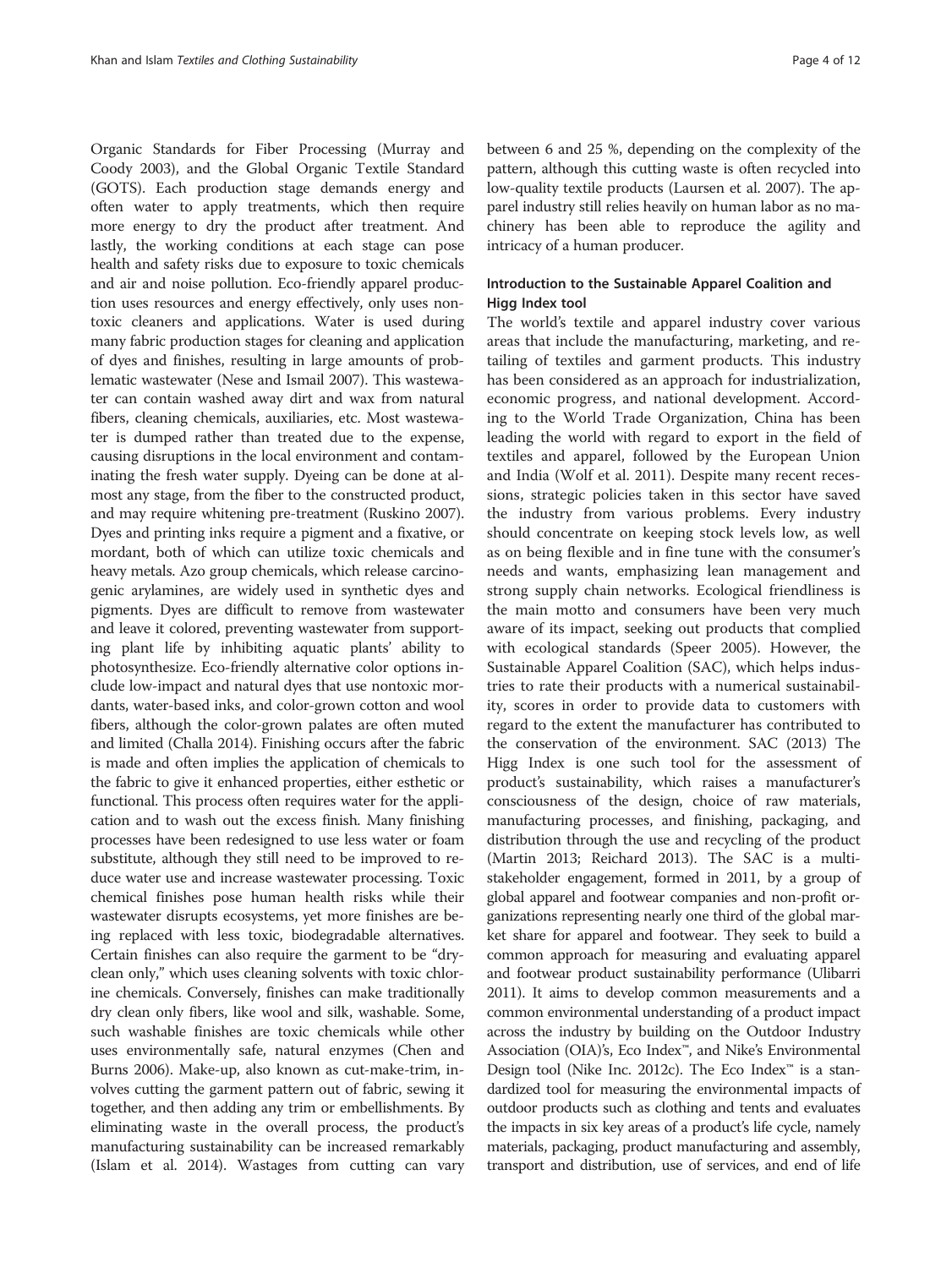(Nike Inc. [2012c\)](#page-10-0). Measuring environmental performances of apparel products will spotlight priorities for action and opportunities for technological innovation. SAC (2013c) The Higg Index is an "indicator based tool for the apparel that enables companies to evaluate material types, products, facilities and processes based on a range of environmental product design choices" (The Higg Index [2012](#page-10-0)). The Higg Index is a set of assessment tools that are used to evaluate the environmental impact of apparel and footwear products. The index was initially released on 26 June 2012 as the Higg Index 1.0, and it has been used by many organizations—both SAC members and nonmembers. The Higg Index 1.0 used a Microsoft Excel interface and worked on qualitative indicators for assessment. The sustainability topics were related to the environment, and the product category was apparel. Approximately 44 materials were included in the material assessment data, and the material sustainability index used basic indicator questions on the environment. The Higg Index version 2.0 is the updated version of 1.0 and was released on 11 December 2013. It is based on tools such as the Eco Index, Nike's Apparel Environmental Design Tool, Global Social Compliance Program reference tools, and social/labor practice tools. After a pilot testing period and use of the second version by many organizations for over 14 months, the Higg Index 2.0 was introduced SAC (2013b). This tool helps to standardize the methodology for measurement and evaluation of the environmental performance of the apparel products along the supply chain in three levels— namely the brand, product, and facility levels. The scope of the Higg Index 2.0 is to assess the environmental and social/labor performance of apparel and footwear products. It is based on life cycle analysis spanning the entire lifecycle of apparel products, encompassing raw materials, manufacturing, packaging, transportation, use, and end of life. The Higg Index 2.0 is a tool that educates small and large companies to recognize challenges and sustain improvement. The self-assessment tool helps scientific learning by means of identifying the vital aspects of environmental sustainability and opportunities that will provide improvement. This index is the basis for future operations and efforts to ensure sustainability and also the starting point for the commitment, learning, and collaboration among stakeholders. The scope of the desired outcomes of the SAC Higg Index tool includes improvement to reduce water use and improve quality, reduce energy and emissions, minimize waste, reduce chemicals and toxicity, and increase transparency of social and labor issues (Ruskino [2007\)](#page-10-0). The tool evaluates material type, products, facilities, and processes. By utilizing practice based, qualitative binary yes/no questions, assessment can be made as to the sustainability performance of the product and drive behavior for improvement. The Higg Index RDM-Beta is a prototype which aims at educating and providing quick

directional guidance to apparel designers during the product creation process about the potential environmental impacts of their design solutions (SAC [2013a\)](#page-10-0). It is to engage designers in the Higg Index's product life cycle thinking and how we directionally assess materials sustainability through the MSI. Through self-assessment, organizations can better understand the environmental impacts that occur throughout the life cycle and the effects of design choices such as material type SAC (2012i). However, there are many apparel brands belonging to the Higg Index such as: H&M, Gap Inc., Nike, Adidas, Puma, Patagonia, Mountain Equipment Co-op (MEC), Levi's, Hanesbrand, Marks and Spencer, Esprit, Columbia, Timberland, Loomstate, S. Oliver, and many such bold face names. These brands are widely using this Higg Index tool to measure environmental performance of their apparel products towards better sustainability of their products (Reuben [2013\)](#page-10-0).

# **Methods**

To carry out this study, selected knitted men's T-shirt products of 100 % cotton single jersey fabric was taken into consideration as a case study. Both foreign and local branded knitted men's "M" sized short sleeve T-shirt products from some renowned brand were selected on a random basis to measure their environmental performance. The brand B-, C-, and D-named T-shirts were collected from an apparel industry named Viyellatex Group Ltd. T-shirts from brand E and F were collected from Beximco fashion wear and Aarong. BUTex-Innovation T-shirt was developed by the researcher as eco-friendly product which is indicated as brand A in this study. However, environmental sustainability of mentioned branded T-shirt was evaluated based on mainly two aspects only. One is to perform selected eco-friendly tests and another is an evaluation of the products by SAC Higg Index tools. Although, some other aspects are related to a fully environmentally sustainable apparel product.

# Product environmental aspect test procedures

To evaluate environmental sustainability of base materials, an initiative was taken to carry out the eco-friendly test of product base body fabric that included formaldehyde, pH value, analysis of amines in azo dyestuff content, and alkylphenol ethoxylate (APEO) content test. These entire eco-friendly tests were performed as per standard test procedure. The standard test procedure followed for various test were the following: for formaldehydes - International Standard ISO 14184–1: 2011 (for textile and non-woven), for pH-ISO 3071:2006 extraction with potassium chloride (for textiles), for analysis of amines in azo dyestuffs - European Standard EN 14362–3: 2012, (For textile) and for alkylphenol ethoxylate (APEO) content - methanol extraction and analysis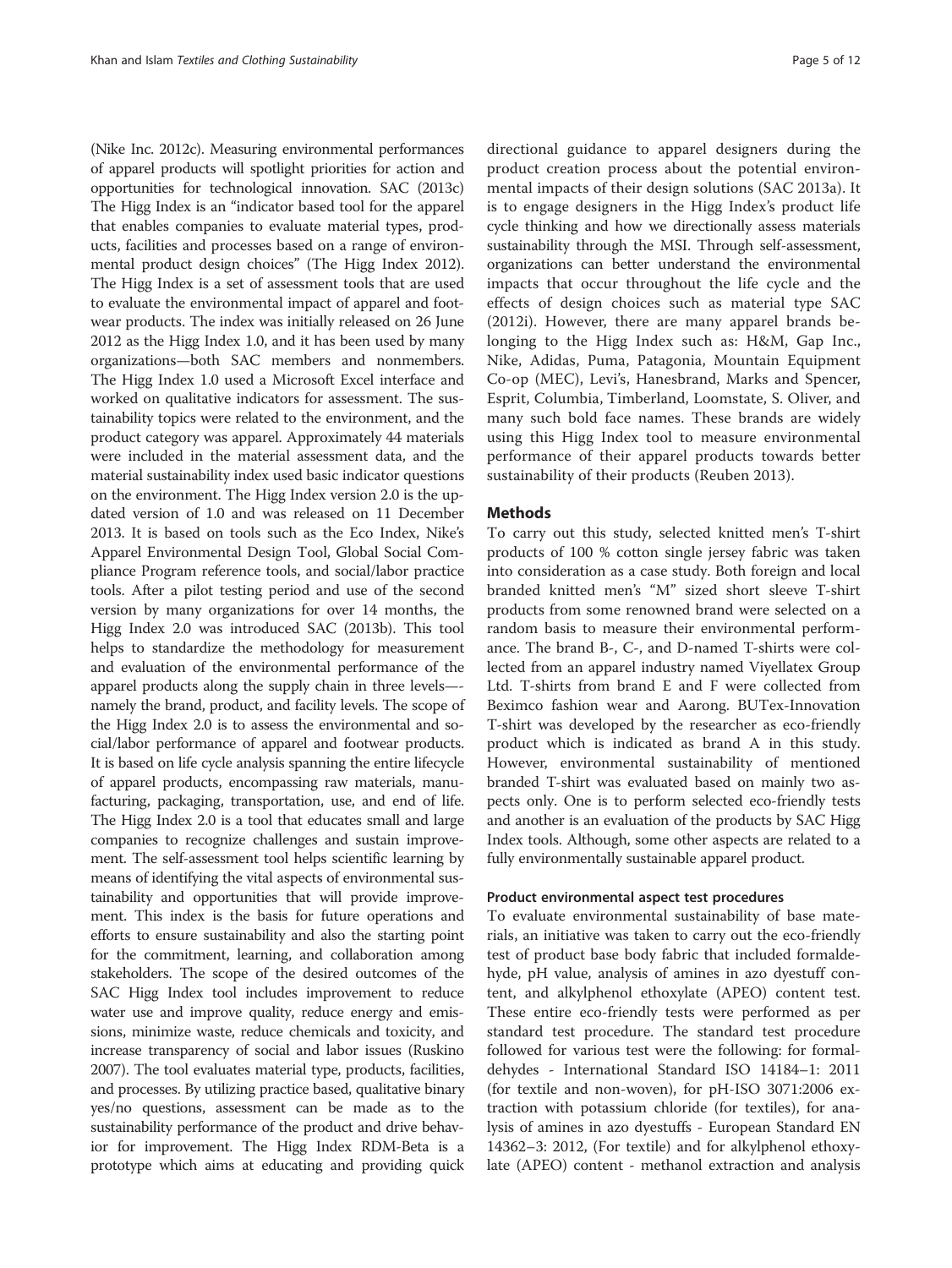of by liquid chromatograph mass spectrometer (LC-MS). If the test results are out of range expected as per standard, then that products is termed as harmful to environmental sustainability in that aspect.

# T-shirt materials and manufacturing environmental aspect evaluation by SAC Higg Index tool

All the six T-shirt products were evaluated by the SAC Higg Index tool that provides a value that represents how environmentally responsible an apparel item is in terms of sustainability. For this study, the tool Higg Index was used to obtain product scores for the abovementioned T-shirts. The final score was obtained by answering questions relating to the product materials and manufacturing environmental sustainability issues. The data used during this process include information readily available to the manufacturers, suppliers, merchandisers including hang tags, care labels, and product technical package descriptions, and throughout the LCA phase of the T-shirt. The product technical package detail information was the important source for various Higg Index-required information towards eco-sustainability evaluation. Higg Index requires that all materials present be entered into a material input table along with ecomanufacturing issues. This includes a description of all materials used in addition to information obtained from follow-up questions. By utilizing practice-based, qualitative binary yes/no questions, assessments were made as the sustainability performance of the product and drive behavior for improvement. Higg Index is a Microsoft Office Excel and web-based tool that has predetermined standard values based on a global survey for specific materials that are used in determining a score. Various links between inputs and outputs considered were based on Higg Index tools as the tool has predetermined standard values based on global survey and mathematical model for specific materials and manufacturing process issues. The higher the Higg Index score, the better the environmental performance of an apparel products.

# Results and discussion

In this study, the all five selected foreign and local branded knitted T-shirts along with newly developed one were assessed using the Higg Index 1.0 tools to obtain a value that represents a product's environmental sustainability especially in material and manufacturing issues. A higher score implies a more sustainable product, and a lower score implies less sustainability. Upon completion of the excel-based Higg Index tool, the brand A, B, C, D, E, and F T-shirts received different scores on a scale of 1–100. The superior score of the BUTex-Innovation (brand A) and the foreign branded products, especially the brand B-shirt, was due to the organic material content, eco-friendly raw materials and

process used product end of life options and confirmed traceability. On the other hand, the local branded Tshirt gained comparatively lower score in most of the areas due to not using eco-friendly raw materials, manufacturing processes, high-impact finishes, improper or insufficient care and repair instructions, and traceability issues. This also assisted to find out various gaps regarding apparel product materials and manufacturing issues and to take steps to improvement of superior clothing product in terms of sustainability.

# Results for environmental evaluation test of T-shirt product

Environmental issues are playing an increasingly important role in consumer products. Textiles and clothing are also subjected to stringent examination, particularly with regard to the chemicals used in their manufacture as they are often in direct contact with the skin. The consumer is confronted with scare stories of health risks and pollution allegedly originating from modern textiles treated with "poisonous, allergenic, or carcinogenic dyes and finishing auxiliaries". Such gross misrepresentation is completely untrue for textile production in countries, where extensive environmental and chemical pollution laws exist (GB 18401 [2010\)](#page-10-0). Nevertheless, it cannot be ruled out that some textiles of uncertain origin traded on international markets may have been processed inadequately and may contain residues of untested, possibly hazardous, auxiliaries and dyes. In light of this, the responsible partners in the textile industry believe that it is important to reassure consumers about textiles in human ecological terms, i.e., to reassure the public that properly processed textile products present no health risks (GB 18401, [2010\)](#page-10-0). However, various eco-friendly tests performed for the above selected T-shirt product item showed significant difference.

#### Formaldehyde test

Formaldehyde has allergenic and sensitizing effects, even at low concentrations. Levels of 300-mg/kg formaldehyde on a garment can trigger allergic effects in sensitized individuals. Formaldehyde has an irritant effect on the respiratory tract and mucous membranes in concentrations above  $0.5 \text{ mg/m}^3$  air. Test method followed for formaldehyde is the International Standard ISO 14184–1: 2011 (for textile and non-woven). The Tshirts of A, B, C, and D brands showed better results in formaldehyde detection with value 11.42, 20.47, 17.82, 32.45 ppm, respectively. But a local branded T-shirt of E and F brand showed poor results with higher value, i.e., 46.23 and 62.35 ppm, respectively. Results are shown in Table [1](#page-6-0).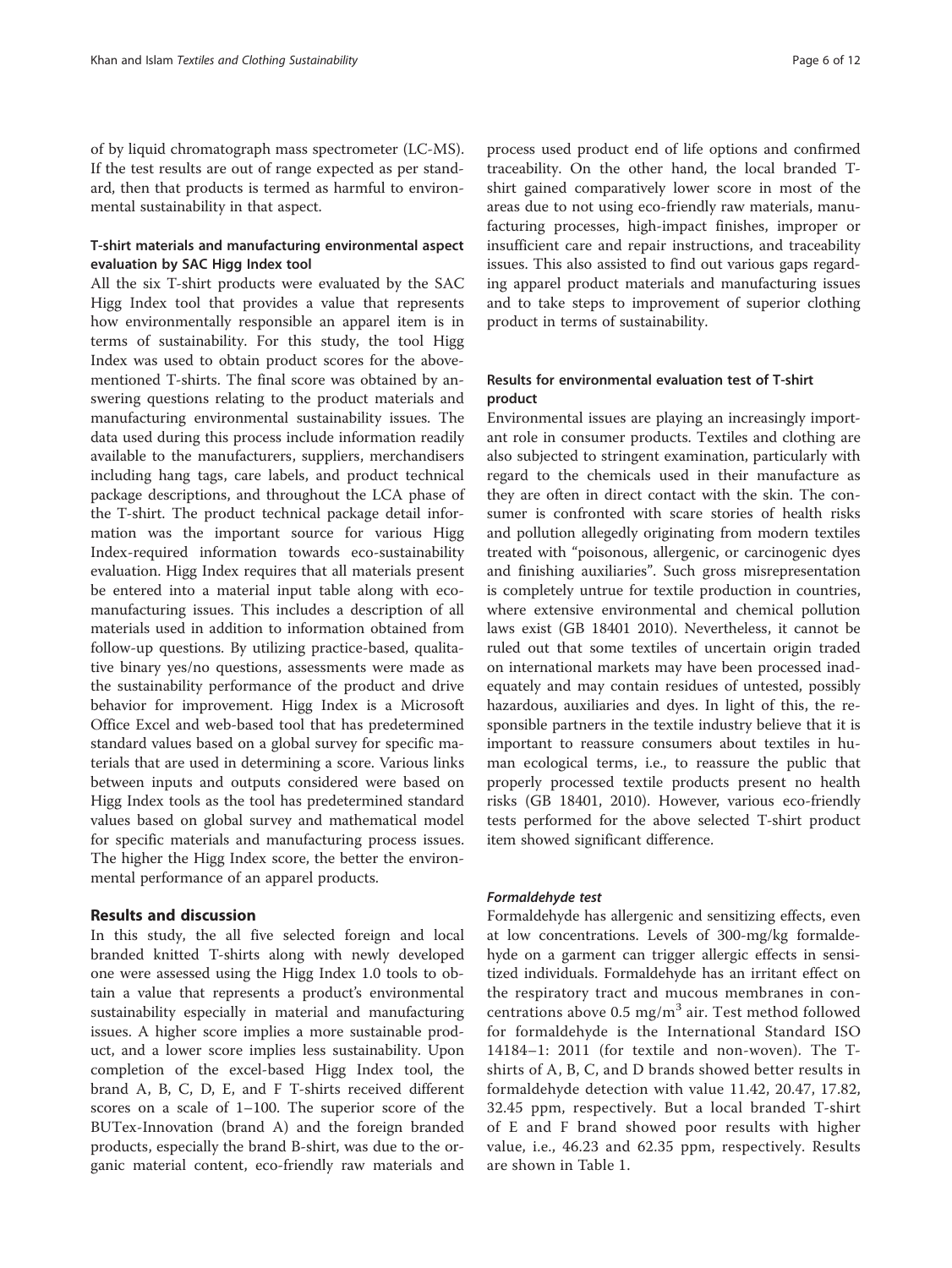<span id="page-6-0"></span>**Table 1** Results of product eco-friendliness test for various selected brand

| Branded T-shirt | Results of formaldehyde test<br>(in ppm). (Detection limit: 16 ppm)<br>(Maximum limit: 75 ppm) | pH value test (Maximum<br>$limit: 4.0 - 7.5$ ppm) | Results of analysis of amines<br>in azo dyestuffs (in ppm)<br>(Detection limit: 10 ppm) | Results of alkylphenol ethoxylate (APEO)<br>content test in ppm (Detection limit:<br>30 ppm) (Maximum limit: 100 ppm) |
|-----------------|------------------------------------------------------------------------------------------------|---------------------------------------------------|-----------------------------------------------------------------------------------------|-----------------------------------------------------------------------------------------------------------------------|
| Brand A         | 11.42                                                                                          | 6.4                                               | Not detected                                                                            | Not detected                                                                                                          |
| Brand B         | 20.47                                                                                          | 5.7                                               | Not detected                                                                            | Not detected                                                                                                          |
| Brand C         | 17.82                                                                                          | 6.2                                               | Not detected                                                                            | Not detected                                                                                                          |
| Brand D         | 32.45                                                                                          | 5.5                                               | 13.5                                                                                    | Not detected                                                                                                          |
| Brand E         | 46.23                                                                                          | 7.4                                               | 31.7                                                                                    | 47.6                                                                                                                  |
| Brand F         | 62.35                                                                                          | 7.5                                               | 43.2                                                                                    | 64.3                                                                                                                  |

Various test methods—formaldehyde test method: International Standard ISO 14184–1: 2011 (for textile and non-woven); pH value test method: ISO 3071:2006 extraction with potassium chloride (for textiles); analysis of amines in azo dyestuff test method: European Standard EN 14362–3: 2012. (for textile); alkylphenol ethoxylate (APEO) content test method: methanol extraction and analysis of by liquid chromatograph mass spectrometer (LC-MS) (for textile)

#### pH value test

The pH value of an aqueous extract of the textile article is determined according to ISO 3071. The required pH range corresponds approximately to the natural pH value of human skin (approximately 5.5). This avoids skin irritation due to the release of acidic or alkaline substances from damp textiles. The pH maximum limit for safe textile materials is 4.0–7.5. However, the tested pH value results for various branded T-shirts were 6.4, 5.7, 6.2, 5.5, 7.4, and 7.5 for brand A, B, C, D, E, and F T-shirts, respectively (Table 1). Also, noticed that the pH value for local brand E and F T-shirts was above 7.0.

#### Analysis of amines in azo dyestuffs

Azo dyes are compounds characterized by their vivid colors and provide excellent coloring properties. They are important and widely used as coloring agents in the textile and leather industries. The risk in the use of azo dyes arises mainly from the breakdown products that can be created in vivo by reductive cleavage of the azo group into aromatic amines. Due to the toxicity, carcinogenicity, and potential mutagenicity of thus formed aromatic amines, the use of certain azo dyes as textile colorants and the exposure of consumers using the textile colored with azo compounds cause a serious health concern. The two main routes of consumer exposure are the skin absorption of the azo compounds from the dyed clothes worn and potential oral ingestion, mainly referring to the sacking of textiles by babies and young children. In this study, test method followed by analysis of amines in azo dyestuffs is the European Standard EN 14362–3: 2012 (for textile). From Table 1, it is seen that the A, B, and C branded T-shirts showed better results i.e., no detection of such substances, but in D, E, and F branded T-shirts, these substances were detected with values 13.5, 31.7, and 43.2 ppm, respectively. Use of ecofriendly raw materials and third party certified dyes and chemicals may add to better results for A, B, and C branded T-shirts.

#### Product test for alkylphenol ethoxylate (APEO) content

Analyses for APEO have been a fast growing issue of textile material testing. Surprisingly to the producers, APEOs have been detected in rather high amounts in textiles. The most important APEOs or alkylphenol ethoxylates for the textile industry are NPEOs (nonylphenol ethoxylates) and OPEOs (octylphenol ethoxylates) due to their detergent properties. About 90 % of the produced APEOs are in fact NPEOs. The compounds are used in detergents, cleaning agents, or chemicals used for textile or leather production. Toxicological characteristics are their hormone-disruptive properties and the fact that they are toxic to aquatic organisms (Ljungberg [2007\)](#page-10-0). Furthermore, APEOs are very persistent and difficult to be degradable in nature. These are all problem areas for wastewater treatment and discharging of wastewater into surface water. In this study, standard test method followed for textile is methanol extraction and analysis of by liquid chromatograph mass spectrometer (LC-MS). No detection of APEO was found for A, B, C, and D branded T-shirts due eco-friendly dyes and chemicals used in manufacturing processes. Alternatively, a value of 47.6 and 67.3 ppm was detected for E and F branded T-shirt test which might be due to environmentally harmful dyes and chemicals and raw material selection in manufacturing stages. Table 1 presents the result details for APEO test.

# Test results for various branded T-shirts Higg Index evaluation results for materials

The materials selected for the knitted T-shirt for both foreign and local branded products were entered into the material input table in the Higg Index tool. The values obtained by various products are shown in Table [2](#page-7-0). The developed men's T-shirt A and foreign brand B, C, and D obtained higher score. This was due to the eco-friendly raw materials used, i.e., brand A and B T-shirt included 100 % organic cotton fiber. During processing of fabric, BUTex-Innovation T-shirt, B-, and other foreign branded T-shirt used eco-friendly, third party verified and environmentally low-impact dyes and chemicals. But in the case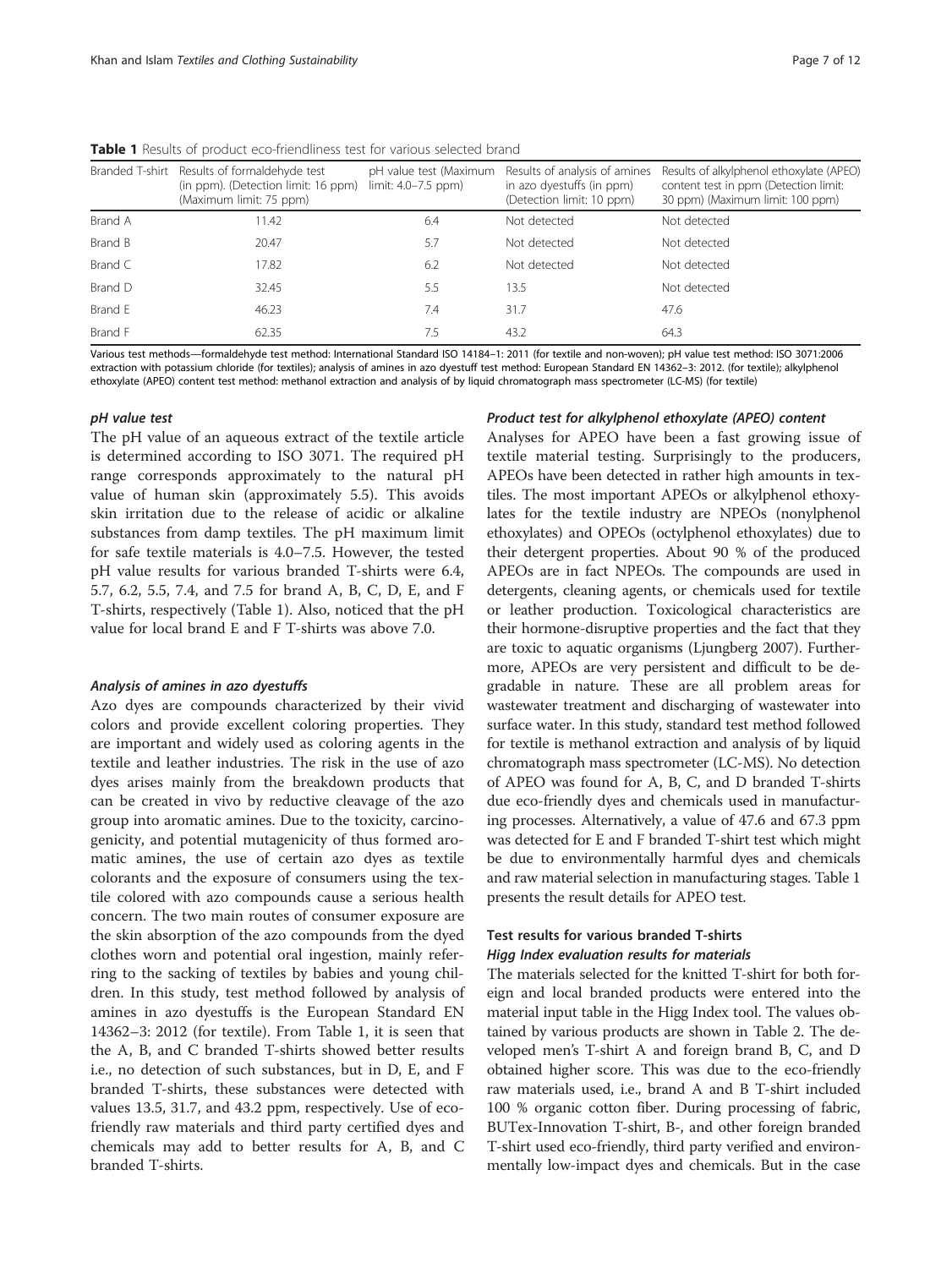| Materials eco-sustainability<br>scoring issues                                                 | Resultant answer<br>(For A and B brand)                                                                                                                             | Obtained materials<br>Score points (A) | Obtained materials<br>Score points (B) |
|------------------------------------------------------------------------------------------------|---------------------------------------------------------------------------------------------------------------------------------------------------------------------|----------------------------------------|----------------------------------------|
| Materials name                                                                                 | Fabric (100 % organic cotton knit fabric                                                                                                                            | 28.2 (out of 50)                       | 28.2 (out of 50)                       |
| Certified recycled content %                                                                   | 0%                                                                                                                                                                  | 0.0                                    | 0.0                                    |
| Virgin, certified organic content %                                                            | 100 %                                                                                                                                                               | 10.0                                   | 10.0                                   |
| Other source certification or verified<br>chain of custody with name                           | Yes, GOTS, BCI certified                                                                                                                                            | 7.0                                    | 7.0                                    |
| Coating/laminate finish?<br>(If yes, specify type)                                             | <b>No</b>                                                                                                                                                           | 4.0                                    | 4.0                                    |
| Reduced water use in dyeing/coloring?<br>(If yes, specify reduced water<br>process/technology) | Yes, used process or technology that<br>reduces water consumption (and reduction<br>is documented), eco-friendly dyes and<br>chemicals used, enzymatic scoring used | 5.0                                    | 5.0                                    |
| Chemical impact reduction<br>("green chemistry") considered?                                   | Yes                                                                                                                                                                 | 4.5                                    | 4.5                                    |
| Green chemistry third party verification?                                                      | "Yes" OEKO-Tex Standard-100 (class-II)<br>verified) but "No" for BUTex-Innovation T-shirt                                                                           | 0.0                                    | 4.5                                    |
|                                                                                                |                                                                                                                                                                     | 58.8 (out of 100)                      | Total = $3.3$ (out of 100)             |

<span id="page-7-0"></span>**Table 2** Total materials sustainability score for A and B branded T-shirts

of local branded E and F T-shirt, the Higg Index score was lower due to environmentally hazardous conventional raw materials, processing, poor quality dyes used, no third party verification and such types, and many other issues. For better environmental sustainability, these issues must be addressed for local branded apparel products. Obtained score out of 100 points by A, B, C, D, E, and F branded Tshirts are 63.3, 58.8, 51.6, 46.6, 39.6, and 30.6, respectively. Major variation issues in scoring of branded T-shirt by Higg Index are shown in Tables 3 and [4](#page-8-0).

The material sustainability index (MSI) also examines chemistry, energy, and GHG intensity, water- and landuse intensity, and physical waste across the entire cradle-to-gate life cycle of a material. Land-use intensity focuses solely on the origin of a raw material in phase 1 and does not consider land use elsewhere in the material life cycle. The MSI compiles and scores data for 100 % cotton knit (For A, B, C, D, E, and F branded products) fabric based on standard global survey data compiled and established by 13 individual indicators within the various impact areas SAC [\(2013a](#page-10-0)).

# Higg Index evaluation results for manufacturing stages

The manufacturing stage is obviously an important area for better product sustainability. Some major issues have huge impact on product environmental sustainability as

Table 3 Total materials sustainability score for C and D branded T-shirts

| Materials eco-sustainability                                                                   | Resultant answer                                                                                                                  |                                                                | Obtained materials             | Obtained materials             |
|------------------------------------------------------------------------------------------------|-----------------------------------------------------------------------------------------------------------------------------------|----------------------------------------------------------------|--------------------------------|--------------------------------|
| scoring issues                                                                                 | C branded T-shirt                                                                                                                 | D branded T-shirt                                              | Score points (C)               | Score points (D)               |
| Materials name                                                                                 | Fabric (100 % cotton knit fabric                                                                                                  | Fabric (100 % cotton knit fabric                               | 26.6 (out of 50)               | 26.6 (out of 50)               |
| Recycled content %                                                                             | $0\%$                                                                                                                             | $0\%$                                                          | 0.0                            | 0.0                            |
| Virgin, certified organic content %                                                            | $0\%$                                                                                                                             | $0\%$                                                          | 0.0                            | 0.0                            |
| Other source certification or<br>verified chain of custody with                                | Yes, GOTS, BCI certified                                                                                                          | Yes, BCI certified                                             | 7.0                            | 7.0                            |
| Coating/laminate finish?<br>(If yes, specify type)                                             | <b>No</b>                                                                                                                         | No                                                             | 4.0                            | 4.0                            |
| Reduced water use in<br>dyeing/coloring? (If yes, specify<br>reduced water process/technology) | Yes, used process or technology<br>that reduces water consumption<br>(eco-friendly dyes and chemicals,<br>enzymatic scoring used) | No, used traditional dyeing/<br>coloring process or technology | 5.0                            | 0.0                            |
| Chemical impact reduction<br>("green chemistry")?                                              | Yes                                                                                                                               | Yes                                                            | 4.5                            | 4.5                            |
| Green chemistry third<br>party verification?                                                   | Yes, OEKO-Tex Standard-100<br>(class-II) verified)                                                                                | Yes, OEKO-Tex Standard-100<br>(class-II) verified)             | 4.5                            | 4.5                            |
|                                                                                                |                                                                                                                                   |                                                                | $Total = 51.6$<br>(out of 100) | Total = $46.6$<br>(out of 100) |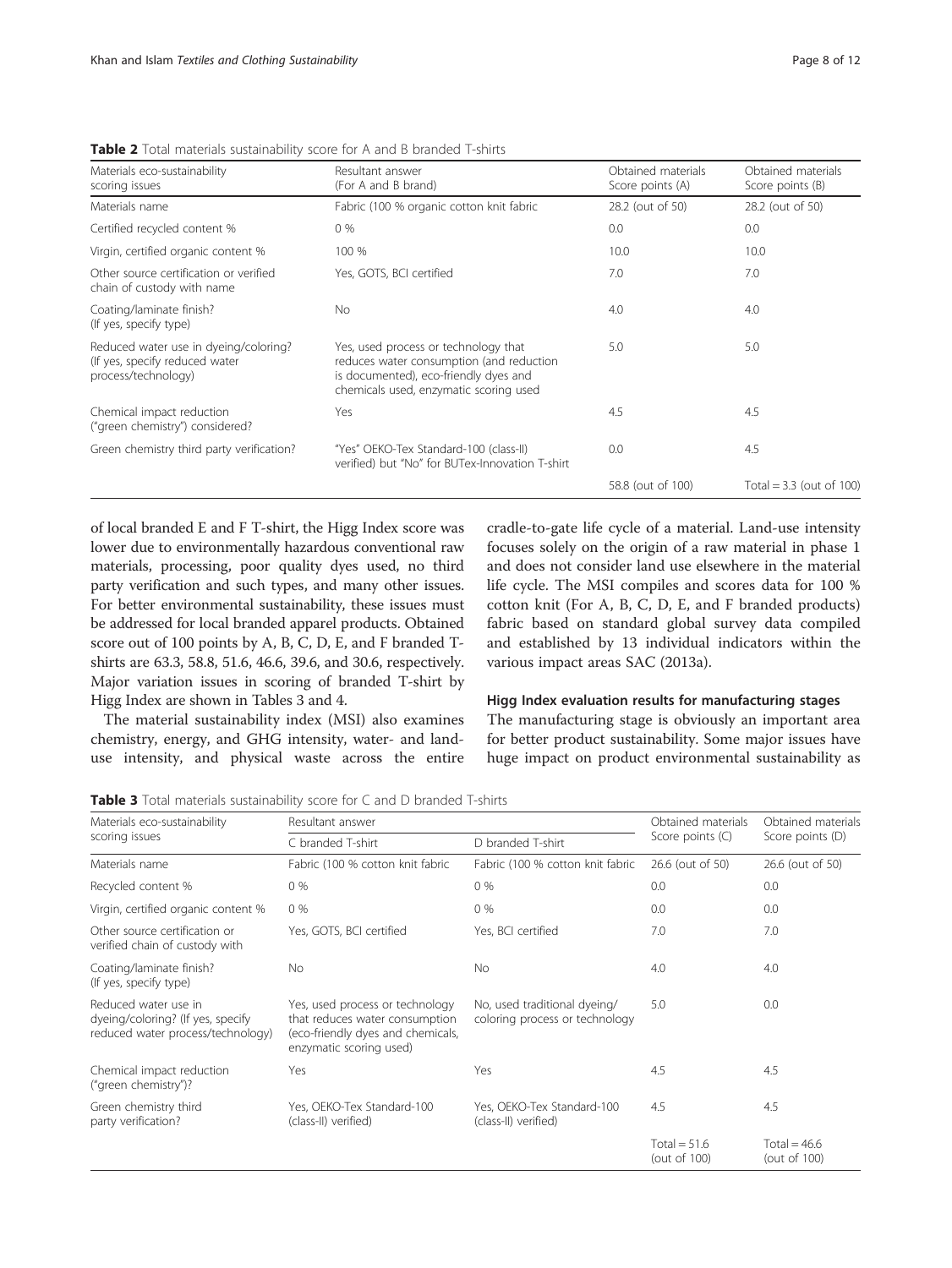| Materials eco-sustainability                                                                      | Resultant answer                                              |                                                                | Obtained materials             | Obtained materials             |
|---------------------------------------------------------------------------------------------------|---------------------------------------------------------------|----------------------------------------------------------------|--------------------------------|--------------------------------|
| scoring issues                                                                                    | E branded T-shirt                                             | F branded T-shirt                                              | Score points (E)               | Score points (F)               |
| Materials name                                                                                    | Fabric (100 % cotton knit fabric                              | Fabric (100 % cotton knit fabric                               | 26.6 (out of 50)               | 26.6 (out of 50)               |
| Recycled content %                                                                                | $0\%$                                                         | $0\%$                                                          | 0.0                            | 0.0                            |
| Virgin, certified organic content %                                                               | $0\%$                                                         | $0\%$                                                          | 0.0                            | 0.0                            |
| Other source certification or<br>verified chain custody and name                                  | No.                                                           | <b>No</b>                                                      | 0.0                            | 0.0                            |
| Coating/laminate finish?<br>(specify type)                                                        | No.                                                           | <b>No</b>                                                      | 4.0                            | 4.0                            |
| Reduced water use in<br>dyeing/coloring? (If yes,<br>specify reduced water<br>process/technology) | No, used traditional dyeing/coloring<br>process or technology | No, used traditional dyeing/<br>coloring process or technology | 0.0                            | 0.0                            |
| Chemical impact reduction<br>("green chemistry")?                                                 | Yes                                                           | <b>No</b>                                                      | 4.5                            | 0.0                            |
| Green chemistry third<br>party verification?                                                      | Yes, OEKO-Tex Standard-100<br>(class-II) verified)            | <b>No</b>                                                      | 4.5                            | 0.0                            |
|                                                                                                   |                                                               |                                                                | Total = $39.6$<br>(out of 100) | Total = $30.6$<br>(out of 100) |

<span id="page-8-0"></span>Table 4 Total materials sustainability score for E and F branded T-shirts

per Higg Index tool. The developed men's T-shirt, B-, and other foreign branded T-shirt used low-impact garment finish, i.e., process combination enzyme wash or basic rinse that scored higher. But local branded F and E T-shirts used high-impact garment finish, namely traditional bleach and acid chemical with stone wash, and scored lower. Besides, marker efficiency has great impact on product sustainability. The higher the marker efficiency, the better the product sustainability; and lower marker efficiency indicates its direct impact on supply chain, including more wastage of material, fabrics, dyes, chemicals, process loss, land fill, etc. As developed BUTex-Innovation brand A, B, C, and D branded T-shirts had more than 91 % marker efficiency, they scored better. But E and F branded T-shirts had marker efficiency of 82 and 85 % and scored lower in the Higg Index tool. Similarly, a single colored, screen-printed logo with small area received a higher score for foreign branded T-shirts and these issues vice versa scored lower for local branded Tshirts. The total points for manufacturing stages by various branded T-shirts are 60, 72, 65, 63, 49, and 27 for A, B, C, D, E, and F respectively which is shown in Table [5.](#page-9-0)

# Integrating issues for environmental sustainability improvement of apparel products

The researcher has identified many technical requirements and issues for apparel product sustainability improvement based on the Higg Index assessment tool.

#### Sourcing fair production and practice transparency:

Sourcing fair production can be performed by selecting manufacturers that are known to operate in an ecosocially responsible manner. For the technical requirement of practicing transparency, the researcher suggests a hang tag including maximum detail information to the product that includes the name and contact information of a hypothetical manufacturer. This would allow a customer to verify environmentally and socially responsible methods practiced when the product was produced.

# Consider waste-reducing design and clean manufacturing policy:

To reduce waste, the researcher suggested using ecofriendly dyeing methods such as reduced water dyeing or waterless dyeing method for the fabric processing. An on-product label with instructions to recycle, reuse of the product, thus reducing waste, should be added to the label. Clean production can be achieved by selecting manufacturers that make a commitment to the use of alternative or renewable energies. Maximum possible marker efficiency should be ensured during product development and manufacturing. Product printing, washing, and other finishing materials and processes should be selected focusing eco-sustainability priorities.

#### Raw materials:

Selecting the eco-friendly raw materials is an important aspect for minimizing overall environmental impact throughout the product life cycles. Organic textile farming uses up to 60 % less water than conventional farming methods and were grown without cancer-producing pesticide and insecticide. Organic clothing is made from organic fibers grown without both exposures to toxins and irreversible environmental damage. Key factors of sustainable clothing are the fiber source and renewability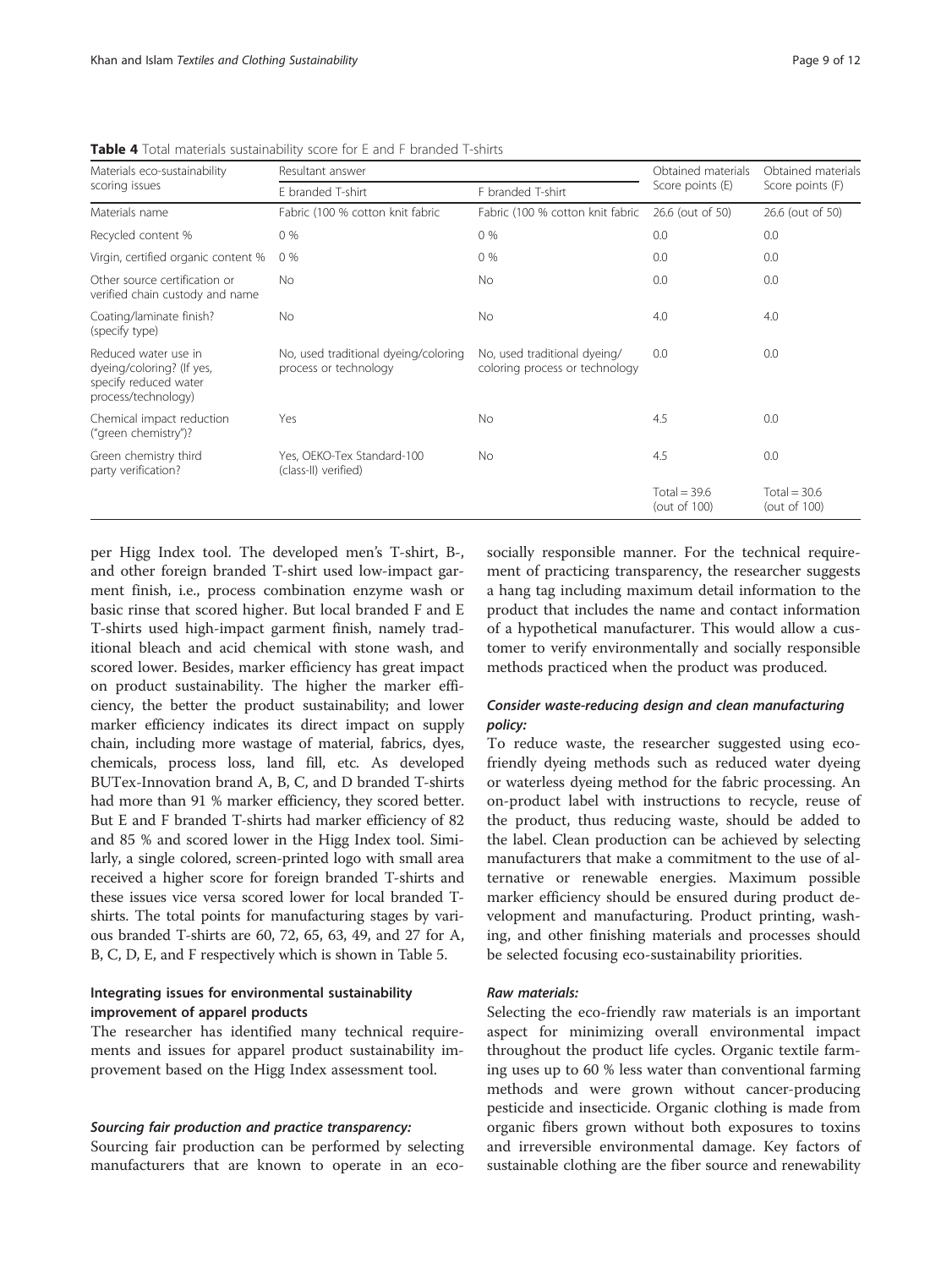Manufacturing eco-sustainability of various branded T-shirts Answers of questionnaires **Score Point Obtained (out of 100)** Answers of questionnaires Brand A Brand B Brand C Brand D Brand E Brand F Brand A Brand B Brand C Brand D Brand E Brand F Marker/material efficiency % 91 93 95 93 85 82 41(out of 50) 43 45 43 30 24 Garment finish **Basic rinse** Enzyme wash Basic softener Basic softener Basic softener Acid chemical wash 10 (out of 30) 20 10 10 10 0 Applied graphics and logo 10 cm<sup>2</sup> or less 10 cm<sup>2</sup> or less 10 cm<sup>2</sup> or less 10 cm<sup>2</sup> or less 10–100 cm<sup>2</sup> 100–200 cm<sup>2</sup> 6.0 (out of 10) 6.0 6.0 6.0 6.0 6.0 2.0 Screen printing size and color 10–100 cm<sup>2</sup> and 3 color  $10-100$  cm<sup>2</sup> and 3 color 10 cm<sup>2</sup> or less 10 cm<sup>2</sup> or less 10–100 cm<sup>2</sup> and 2 color and 2 color and 3 color  $100 - 200$  cm<sup>2</sup> and 5 color 3.0 (out of 10) 3.0 4.0 4.0 3.0 1.0 Total 60 72 65 63 49 2727

<span id="page-9-0"></span>Table 5 Higg Index evaluation on manufacturing eco-sustainability of various branded T-shirts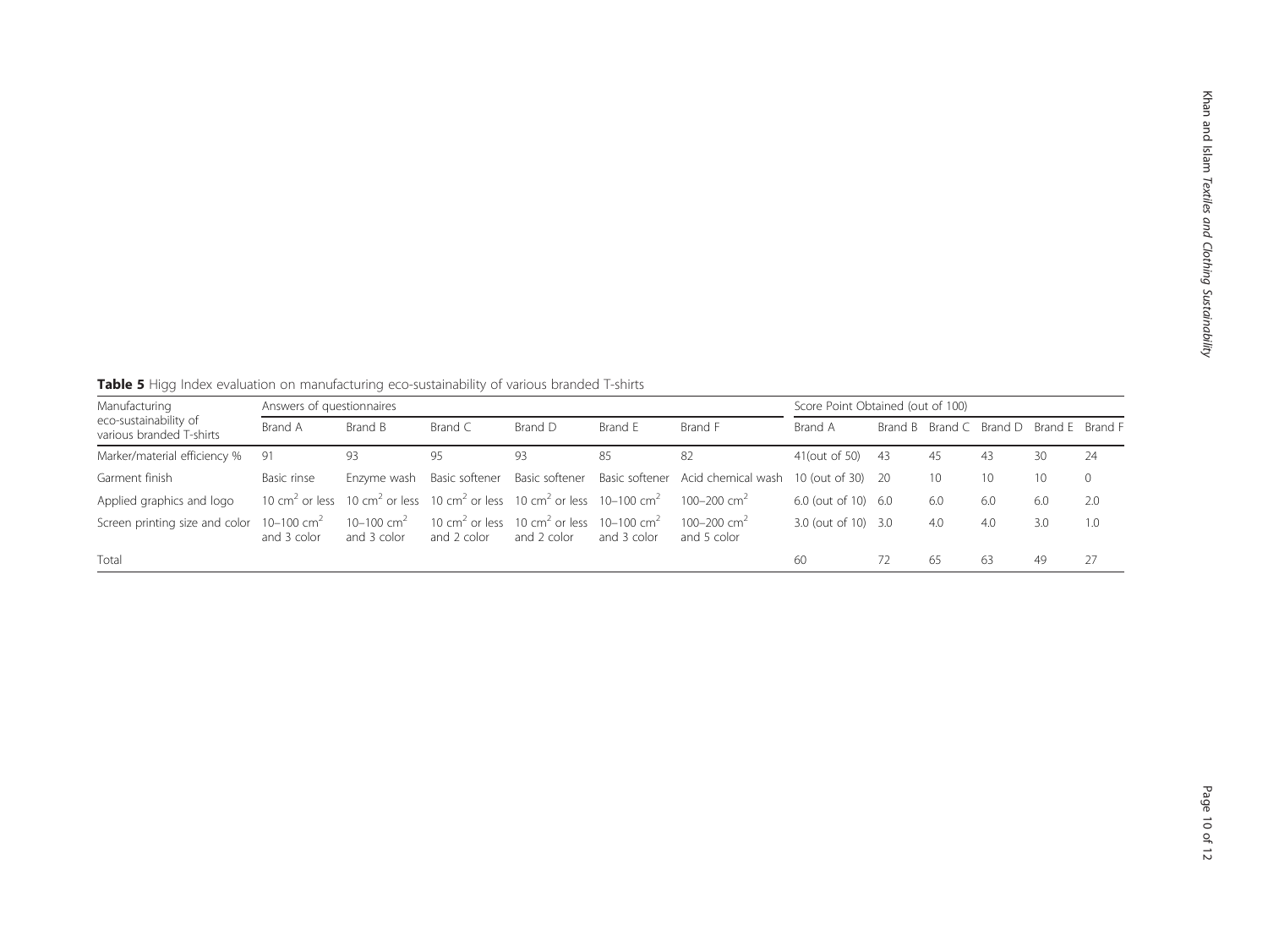<span id="page-10-0"></span>without the use of agro-chemicals, hormones, and pesticides, along the entire manufacturing process from raw fiber to textile.

#### Consider natural and low-impact dyes and chemicals:

The designers, manufacturers, and merchandisers should introduce natural and environmentally low impact dyes in material processing for better product sustainability. Dyes and chemicals used for a product in wet processing, finishing, washing, and printing process should address both environmental concerns and economic realities with consumer demand for greener products.

# Conclusions

The textile and apparel industries are notorious for their excessive contribution of waste and pollution to our environment. The unsustainable practice trends of poor designing, raw material selection, processing, manufacturing, and disposing of apparel products are the major contributing factors to this problem. The purpose of this study was to evaluate the material and manufacturing environmental sustainability of various branded T-shirts and find out various sustainable issues for greener apparel products. Based on eco-friendly test and Higg Index environmental assessment standard tool, the findings of this study could be helpful for many organizations and customers who attempt to produce and consume sustainable textiles and clothing products. Both the local and foreign branded products should be produced by strictly maintaining sustainability issues. Hence, this study is a little approach towards better sustainable practices and eventually would drive the textile and clothing designer, manufacturers, merchandisers, and consumers to introduce various sustainable issues in their works. Hence, this study leads to growing awareness and hopefully would direct them towards sustainable practices in the textile and clothing business for a greener world.

#### Competing interests

Both authors declare that they have no competing interest in relation to this study.

#### Authors' contributions

MMI and MRK contributed to conception and design of the study. MMI carried out the experiments, analyzed the data as well as drafted the manuscript and MRK supervised the works. Both authors read and approved the final manuscript.

#### Received: 4 January 2015 Accepted: 7 June 2015 Published online: 17 July 2015

#### References

- Adams, CA, & Frost, GR. (2008). Integrating sustainability reporting into management practices.
- Allwood, JM, Laursen, SE, de Rodriguez, CM, & Bocken, NMP. (2006). Well dressed? The present and future sustainability of clothing and textiles in the United Kingdom. Cambridge, UK: University of Cambridge, Institute of Manufacturing.
- Challa L (2014) Impact of textiles and clothing industry on environment: approach towards eco- friendly textiles. [http://www.fibre2fashion.com/.](http://www.fibre2fashion.com/) Accessed 28 June 2014.
- Chen, HL, & Burns, LD. (2006). Environmental analysis of textile products. Clothing and Textiles Research Journal, 24(3), 248–261.
- DEFRA (2010). Sustainable clothing action plan. [https://www.gov.uk/government/](https://www.gov.uk/government/uploads/system/uploads/attachment_data/file/69193/pb13206-clothing-action-plan-100216.pdf) [uploads/system/uploads/attachment\\_data/file/69193/pb13206-clothing](https://www.gov.uk/government/uploads/system/uploads/attachment_data/file/69193/pb13206-clothing-action-plan-100216.pdf)[action-plan-100216.pdf.](https://www.gov.uk/government/uploads/system/uploads/attachment_data/file/69193/pb13206-clothing-action-plan-100216.pdf) Accessed 6 July 2014.
- European Commission-Health and Consumers, Scientific Committees Opinion, see [http://ec.europa.eu/health/scientific\\_committees/environmental\\_risks/](http://www.ec.europa.eu/health/scientific_committees/environmental_risks/opinions/sctee/sct_out27_en.htm/) [opinions/sctee/sct\\_out27\\_en.htm](http://www.ec.europa.eu/health/scientific_committees/environmental_risks/opinions/sctee/sct_out27_en.htm/), Brussels, 18 January 1999.
- Fletcher, K. (2008). Sustainable fashion and textiles. London, UK: Earthscan.
- Fletcher, K, & Grose, L. (2012). Fashion and sustainability: design for change. London: Laurence King Publishing.

GB 18401, (2010) National general safety technical codes for textile products.

- Goan, M. (1996). An integrated approach to environmentally conscious design and manufacturing. Doctoral dissertation, Virginia Polytechnic Institute and State niversity, Blacksburg, Virginia.
- Goworek, H. (2011). Social and environmental sustainability in the fashion industry: a case study of a fair trade retailer. Social Responsibility Journal, 7(1), 74–86.
- Islam, MM, Khan, MMR, & Elias, K. (2014). American Journal of Engineering Research (AJER), 03(12), 62–68.
- IPP (2014) Integrated product policy (IPP). [http://ec.europa.eu/environment/ipp/](http://ec.europa.eu/environment/ipp/home.htm) [home.htm](http://ec.europa.eu/environment/ipp/home.htm). Accessed 25 May 2014
- Kadolph, SJ. (2010). Textiles. Upper Saddle River. NJ: Person Education Inc.
- Laitala, K, & Boks, C. (2012). Sustainable clothing design: use matters. Journal of Design Research, 10(1), 121–139.
- Laursen, S. E., Hansen, J., Knudsen, H. H., Wenzel, H., Larsen, H. F., and Kristensen, F. M. (2007). EDIPTEX: environmental assessment of textiles. Danish Environmental Protection Agency.
- Lewis, VD, & Chem. (2006). The life of a piece of cloth: developing garments into a sustainable service system. International Journal of Environmental, Cultural, Economic and Social Sustainability, 2(1), 197–207.
- Ljungberg, LY. (2007). Materials selection and design for development of sustainable products. Materials in Engineering, 28(2), 466–479.
- Martin M (2013), Creating sustainable apparel value chains—a primer on industry transformation.<http://www.ifc.org/>. Accessed 25 Apr 2014
- Md. Mazedul Islam and Md. Mashiur Rahman Khan, (2014). Environmental sustainability evaluation of apparel product: a case study on knitted T-shirt. Journal of Textiles. Volume: 2014, 643080, pp: 1–6.<http://dx.doi.org/10.1155/2014/643080>.
- Murray and Coody (2003), Environmental impact of textile production. (I. J. Ulasewicz, Ed.) New York: Fairchild Books, Inc.
- Muthu, SS, Li, Y, Hu, JY, & Mok, PY. (2009). An exploratory eco-impact assessment of paper and plastic bags. Journal of Fibre Bioengineering and informatics, 1(4), 307–320.
- Muthu, SS, Li, Y, Hu, JY, Mok, PY, Ding, X, Wang, X, & Weibang, C. (2010). Eco-impact of shopping bags: consumer attitude and government policies. Journal of Sustainable Development, 3, 71–83.
- Muthu, SS, Li, Y, Hu, JY, & Mok, PY. (2012). Quantification of environmental impact and sustainability of textile fibres. Ecological Indicator, 13, 66–74.
- Niinimäki, K, & Hassi, L. (2011). Emerging design strategies in sustainable production and consumption of textiles and clothing. Journal of Cleaner Production, 19(1), 1876–1883.
- Nike Inc (2012c) Product design and materials. [http://www.nikeresponsibility.com/](http://www.nikeresponsibility.com/report/content/chapter/materials) [report/content/chapter/materials](http://www.nikeresponsibility.com/report/content/chapter/materials). Accessed 2 Dec 2014.
- Reichard R (2013) Textiles 2013: the turnaround continues.<http://www.textileworld.com>. Accessed 1 May 2014.
- Reuben, A. (2013). The Higg index for sustainable apparel Environmental Performance Index. Retrieved December 12 from, [http://epi.yale.edu/](http://www.epi.yale.edu/indicators/indicator-case-studies/reports/higg-index-) [indicators/indicator-case-studies/reports/higg-index-](http://www.epi.yale.edu/indicators/indicator-case-studies/reports/higg-index-).
- Ruskino, C. (2007). Green manufacturing: an evaluation of environmentally sustainable manufacturing practices and their impact on competitive outcomes. IEEE: Transactions on Engineering Management, 54(3), 445–454.
- SAC (2012i) SAC (2013) Material assessment, MSI information, MSI life cycle scope. [http://www.apparelcoalition.org/msi/msi-information/msi-environmental](http://www.apparelcoalition.org/msi/msi-information/msi-environmental-impact-areas.html)[impact-areas.html](http://www.apparelcoalition.org/msi/msi-information/msi-environmental-impact-areas.html). Accessed 8 Apr 2014.
- SAC (2013a) Material sustainability index base material score. <http://www.apparelcoalition.org/msi/>. Accessed 5 May 2014.
- SAC (2013c) Material assessment, MSI information, MSI environmental impact areas. [http://www.apparelcoalition.org/msi/msi-information/msi](http://www.apparelcoalition.org/msi/msi-information/msi-environmental-impact-areas.html)[environmental-impact-areas.html.](http://www.apparelcoalition.org/msi/msi-information/msi-environmental-impact-areas.html) Accessed 2 May 2014.